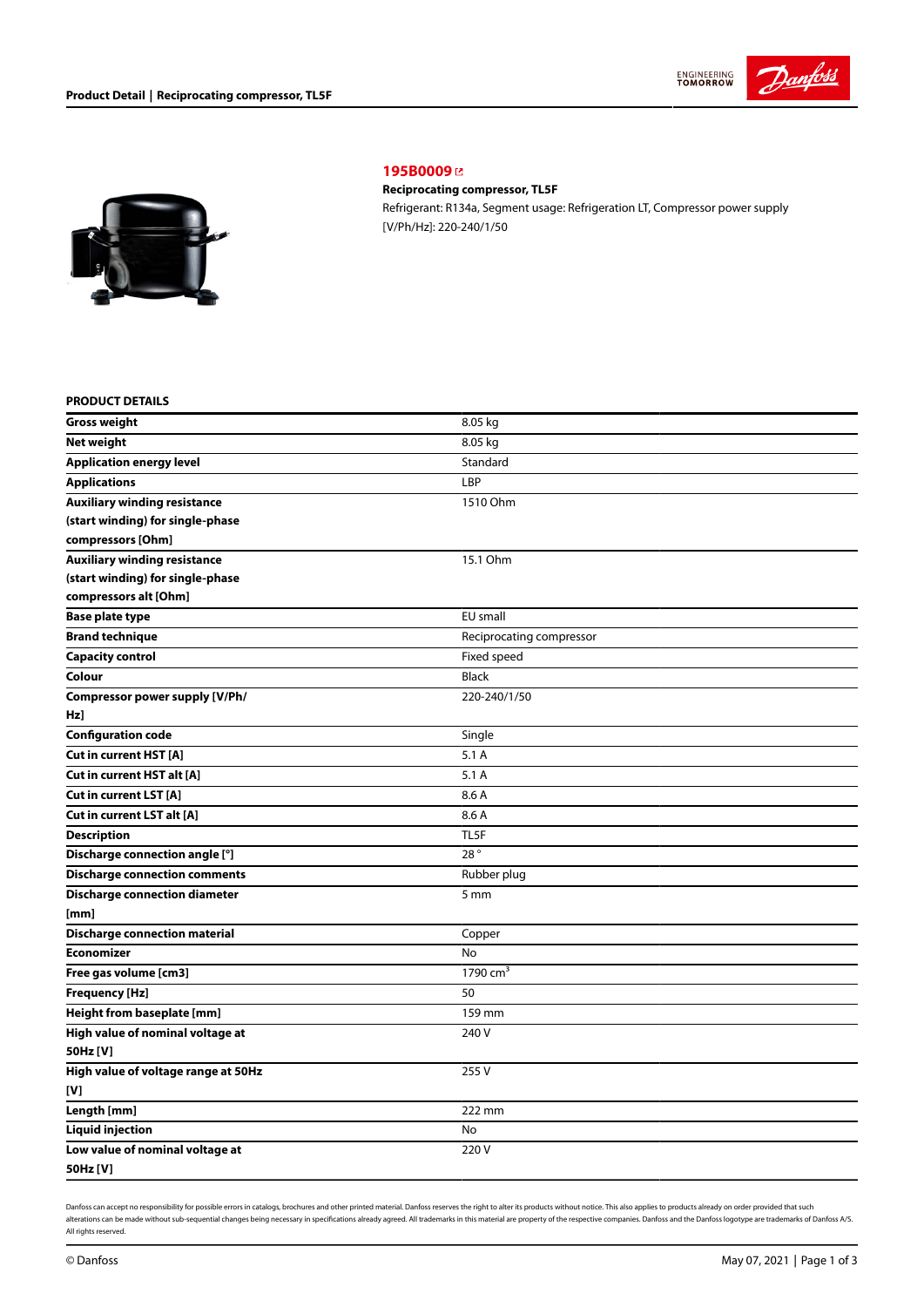**PRODUCT DETAILS**

**[V]**

**Low value of voltage range at 50Hz**

| LRA HST 60Hz [A]                        | 5.1A             |
|-----------------------------------------|------------------|
| <b>LRA HST [A]</b>                      | 5.1A             |
| LRA HST alt [A]                         | 5.1 A            |
| <b>LRA LST [A]</b>                      | 4.3 A            |
| LRA LST alt [A]                         | 4.3 A            |
| Main winding resistance for single-     | 18.2 Ohm         |
| phase compressors [Ohm]                 |                  |
| Main winding resistance for single-     | 18.2 Ohm         |
| phase compressors alt [Ohm]             |                  |
| <b>Model number</b>                     | TL5F             |
| <b>Motor type</b>                       | <b>CSIR</b>      |
|                                         | <b>RSIR</b>      |
| No. of phases (compressor)              | 1                |
| Nominal cooling capacity 60 kBTU/       | 1.34 kBtu/h      |
| h                                       |                  |
| <b>Nominal cooling capacity at 60Hz</b> | 0.4 kW           |
| Oil quantity [cm3]                      | 180 $cm3$        |
| Oil type                                | POE              |
| <b>Packing format</b>                   | Single pack      |
| <b>Packing quantity</b>                 | 1                |
| Process connection angle [°]            | 32°              |
| <b>Process connection comments</b>      | Rubber plug      |
| <b>Process connection diameter [mm]</b> | $6.2 \text{ mm}$ |
| <b>Process connection material</b>      | Copper           |
| Refrigerant                             | R134a            |
| Refrigerant charge [kg] [Max]           | $0.4$ kg         |
| <b>RLA</b>                              | 0.90A            |
| Rotational speed at 50Hz [rpm]          | 3000 rpm         |
| <b>Segment usage</b>                    | Refrigeration LT |
| <b>Speed Platform</b>                   | Fixed-speed      |
| <b>Start capacitor capacitance</b>      | 60 µF            |
| Suction connection angle [°]            | 30°              |
| <b>Suction connection comments</b>      | Rubber plug      |
| <b>Suction connection diameter [mm]</b> | $6.2 \text{ mm}$ |
| <b>Suction connection material</b>      | Copper           |
| <b>Swept volume [cm3]</b>               | 5.08 $cm3$       |
| <b>Technology</b>                       | Reciprocating    |
| Total height [mm]                       | 163 mm           |
| <b>Type</b>                             | <b>TL</b>        |
| <b>Type designation</b>                 | Compressor       |
| Voltage 50Hz [V]                        | 220 V            |
| Voltage 50Hz [V] [Max]                  | 240 V            |
| Width [mm]                              | 157 mm           |

187 V

**[°C] [Max]**

**Winding temperature short term**

Danfoss can accept no responsibility for possible errors in catalogs, brochures and other printed material. Danfoss reserves the right to alter its products without notice. This also applies to products already on order pr alterations can be made without sub-sequential changes being necessary in specifications already agreed. All trademarks in this material are property of the respective companies. Danfoss and the Danfoss logotype are tradem All rights reserved.

 $135 °C$ 

125 °C